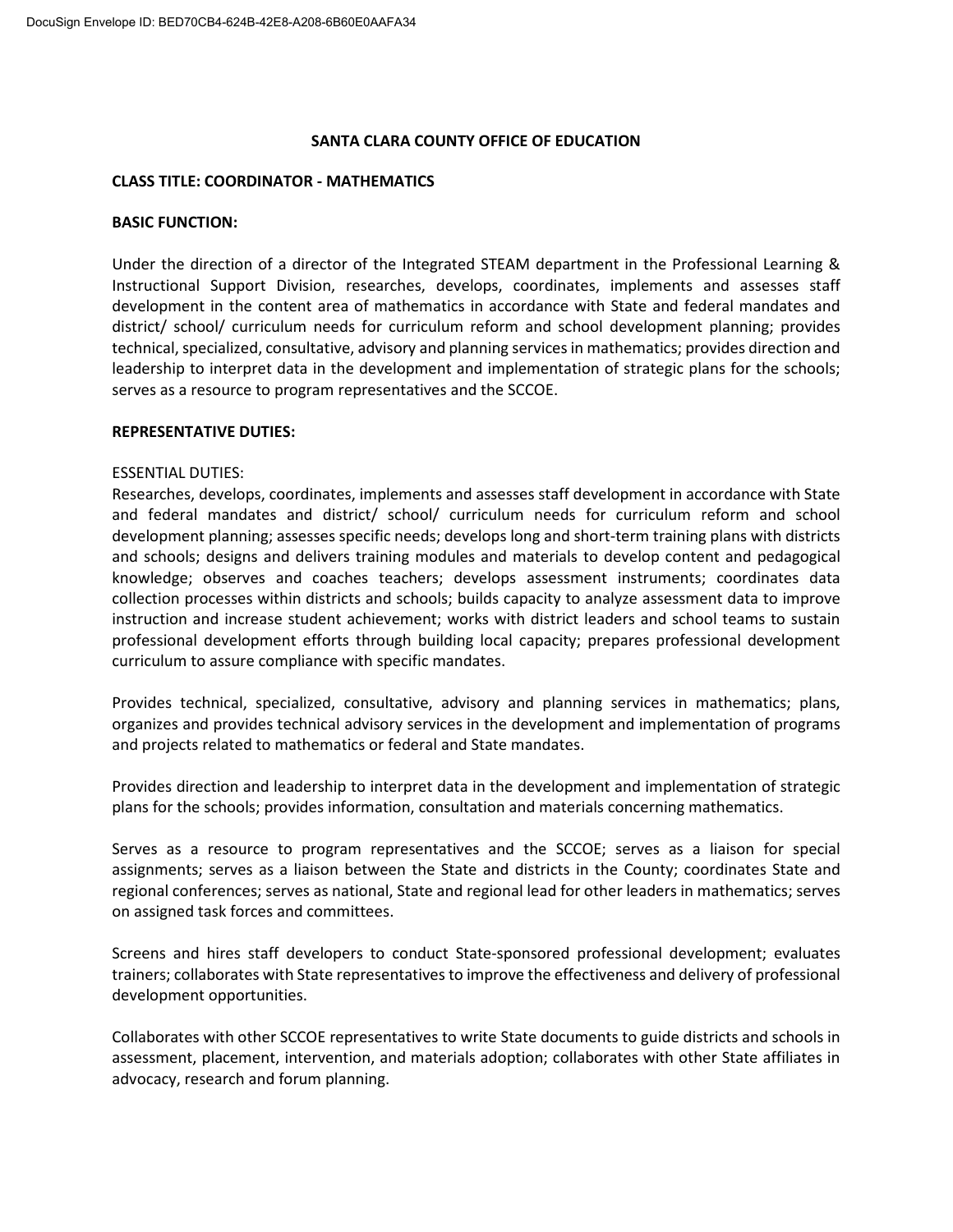## **COORDINATOR – MATHEMATICS continued Page 2**

Conducts special studies and in-services as needed; researches materials and latest studies in curriculum and pedagogy; monitors legislation related to mathematics and assures compliance; maintains current knowledge of educational and leadership literature.

Works with other County and district and/or school subject area coordinators and members of other departments to present cross-curricular applications of research and pedagogy; coordinates monthly regional leadership meetings and annual regional conferences.

Provides technical information and assistance to the Director regarding assigned functions; assists in the formulation and development of policies, procedures and programs; assists with departmental and divisional planning activities.

Prepares and maintains a variety of narrative and statistical reports, records and files related to personnel and assigned activities.

Participates in the development of the annual preliminary budget; analyzes and reviews budgetary and financial data; controls and authorizes expenditures in accordance with established limitations; manages grant applications and provides support to districts, schools and the SCCOE in applying for grant programs as assigned by the position.

Operates a computer and assigned software programs; operates other office equipment as assigned; drives a vehicle to conduct work as assigned.

Attends a variety of conferences, departmental and interdepartmental meetings as assigned; provides mathematics expertise and technical assistance as needed; attends and participates in SCCOE recognition events.

OTHER DUTIES: Performs related duties as assigned.

## **KNOWLEDGE, ABILITIES AND COMPETENCIES:**

KNOWLEDGE OF:

K- 12 curriculum and public-school environments; Mathematics content and Practice standards; Pedagogical content and equitable assessments; Mathematics content and Practice standards, pedagogical content and equitable assessments Researching, synthesizing, writing and marketing training programs for mathematics; Training methods, program planning, instructional techniques, adult learning, and group facilitation and dynamics; Collecting ,assembling, describing and interpreting data and navigating assigned software systems; Budget preparation and control; Technical aspects of field of specialty; Oral and written communication skills; Applicable laws, codes, regulations, policies and procedures; Interpersonal skills using tact, patience and courtesy; Operation of a computer and assigned software.

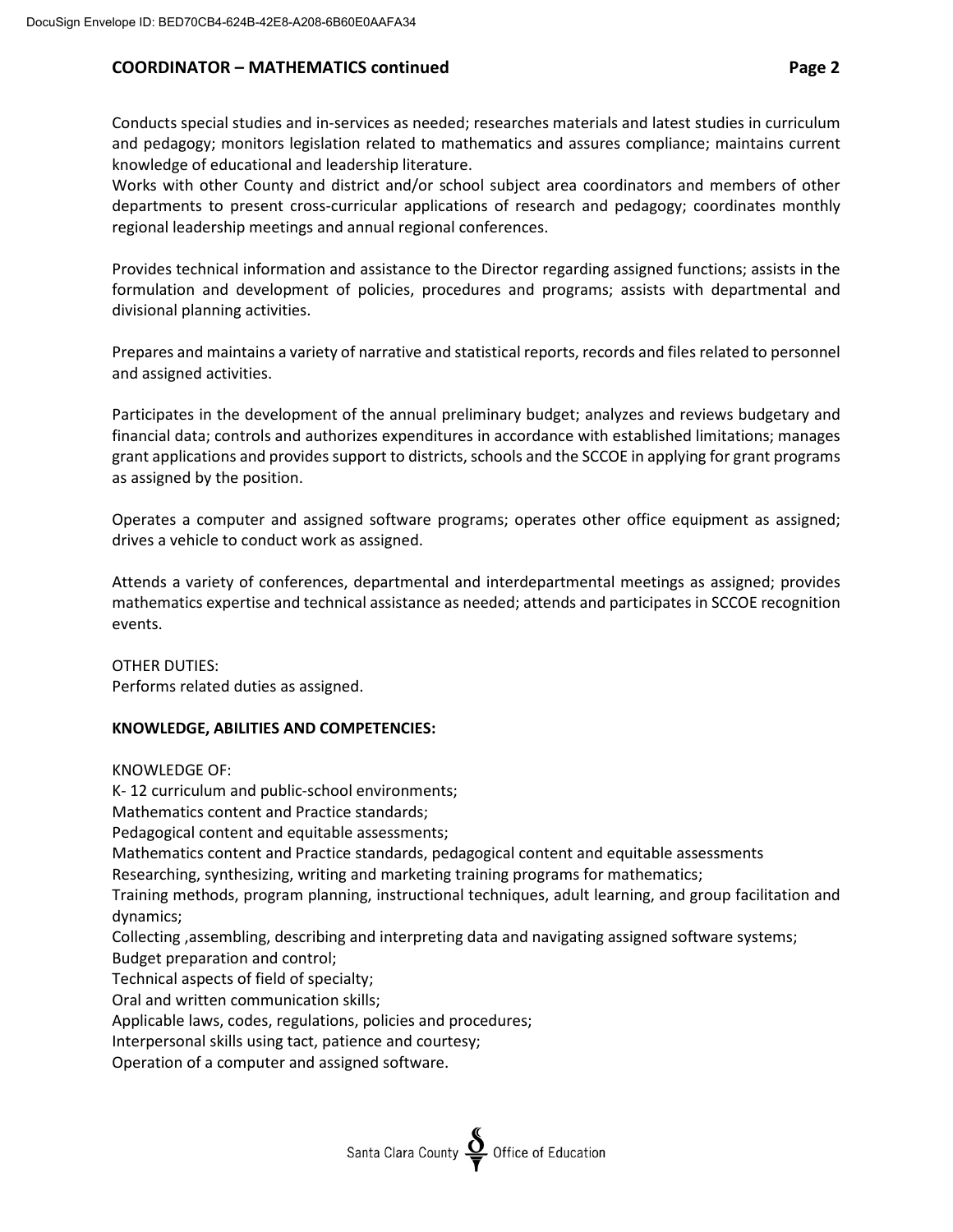# **COORDINATOR – MATHEMATICS continued Page 3**

## ABILITY TO:

Research, develop, coordinate, implement and assess staff development in accordance with State mandates and district/ school/ curriculum needs for curriculum reform and school development planning; Provide technical, specialized, consultative, advisory and planning services in mathematics;

Provide direction and leadership to interpret data in the development and implementation of strategic plans for the schools;

Serve as a resource to program representatives and the SCCOE;

Conduct special studies and in- services;

Coordinate large professional development institutes and conferences;

Communicate effectively both orally and in writing;

Interpret, apply and explain rules, regulations, policies and procedures;

Establish and maintain collaborative and effective working relationships with others;

Operate a computer and assigned office equipment;

Analyze situations accurately and adopt an effective course of action;

Meet schedules and timelines;

Work independently with little direction;

Plan and organize work;

Maintain records and files;

Prepare comprehensive narrative and statistical reports.

## **LEADERSHIP TEAM COMPETENCIES:**

Develops and fosters effective individuals and teams;

Operationalizes the organizational vision, mission, goals, shared values, and guiding principles;

Demonstrates emotional intelligence;

Models inclusive, effective, and authentic communication;

Applies knowledge of the intersectionality of race, equity, and inclusion;

Builds and sustains positive, trusting relationships;

Conducts SCCOE operations with the highest moral, legal, and ethical principles.

## **EDUCATION AND EXPERIENCE:**

Any combination equivalent to a master' s degree in education, mathematics, or related field and five (5) years of teaching experience, including increasingly responsible experience conducting professional development activities.

## **LICENSES AND OTHER REQUIREMENTS:**

Valid California Administrative Services Credential Valid California Teaching or Pupil Personnel Services Credential Valid California driver's license

## **WORKING CONDITIONS:**

ENVIRONMENT: Office environment Driving a vehicle to conduct work Evening or variable hours to attend meetings or conferences